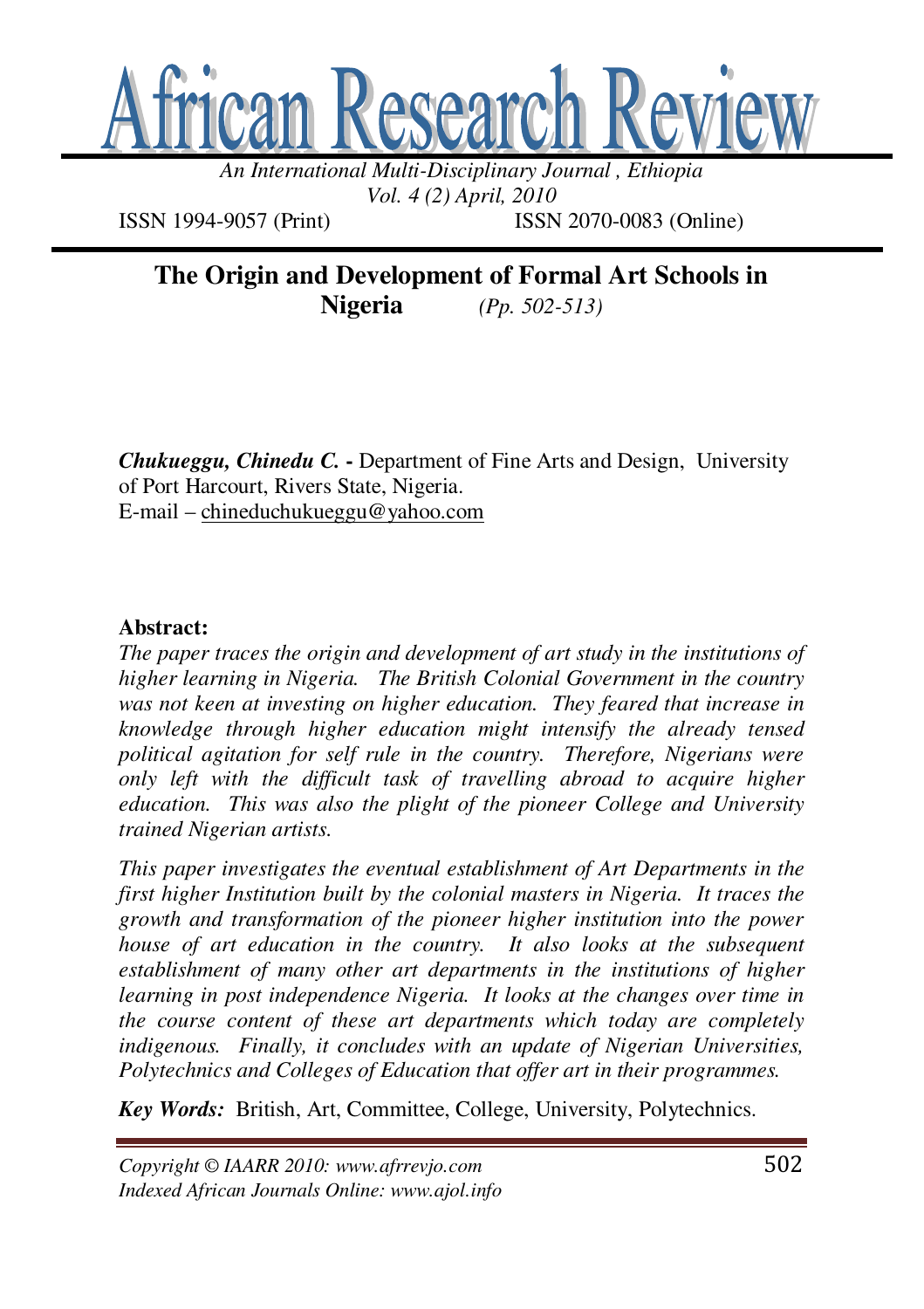### **Introduction**

The British Colonial Government in Nigeria did not deem it fit to establish institutions of higher learning in the country. This was so because they felt threatened by the activities of the pro-independence politicians, who mostly acquired higher degrees from universities abroad. Therefore, they reasoned that the establishment of institutions of higher learning in the country would obviously produce more politicians and radicals, who may eventually chase them away earlier than they had planned. Nevertheless, they concentrated on their exploitative programme of commercial exploration of the best of the country's natural resources.

At best, they built few secondary schools in the Federal and Regional Capitals, which were not even enough to accommodate the large population of eligible Nigerian youths who craved for intellectual development. Also, they built technical schools where artisans were trained to meet the lower level manpower demand of the government. Such technical schools trained stenographers, carpenters, mechanics drivers, cooks and stewards. This was the plight of Nigerians up till 1952 despite the abundance of her rich natural resources which were mined by the British Colonial Government. Before this period, some Nigerian artists such as Chief Aina Onabolu, Akinola Lasekan and Ben Enwuonwu had travelled out of the country to acquire higher education and trained as visual artists.

 Chief Aina Onabolu by the turn of the 20th century, had availed himself of the rare opportunity of professional training at the St John's Wood School in London and Academic Julien in Paris, France. He obtained double Diploma in Painting from both schools. Akinola Lasekan another pioneer modern Nigerian artist travelled to England and enrolled at the Hammersmith School of Building, Arts and Crafts. Before then, he had obtained a Diploma in Painting through a Correspondence College (Chukueggu 1998:18-20). Ben Enwuonwu also was trained at Goldsmith College London, Ruskin College Oxford and Slade School of Fine Arts, London. Following the arrival of these artists in Nigeria, coupled with the strong presence of the proindependence agitators, it became obvious that the colonial government was simply buying time with regards to the establishment of institutions of higher learning in the country.

#### **The Establishment of Technical Institutes**

The unrelenting pressure mounted by Nigerians on the need to establish higher institutions in the country, as well as the demand to cater for the much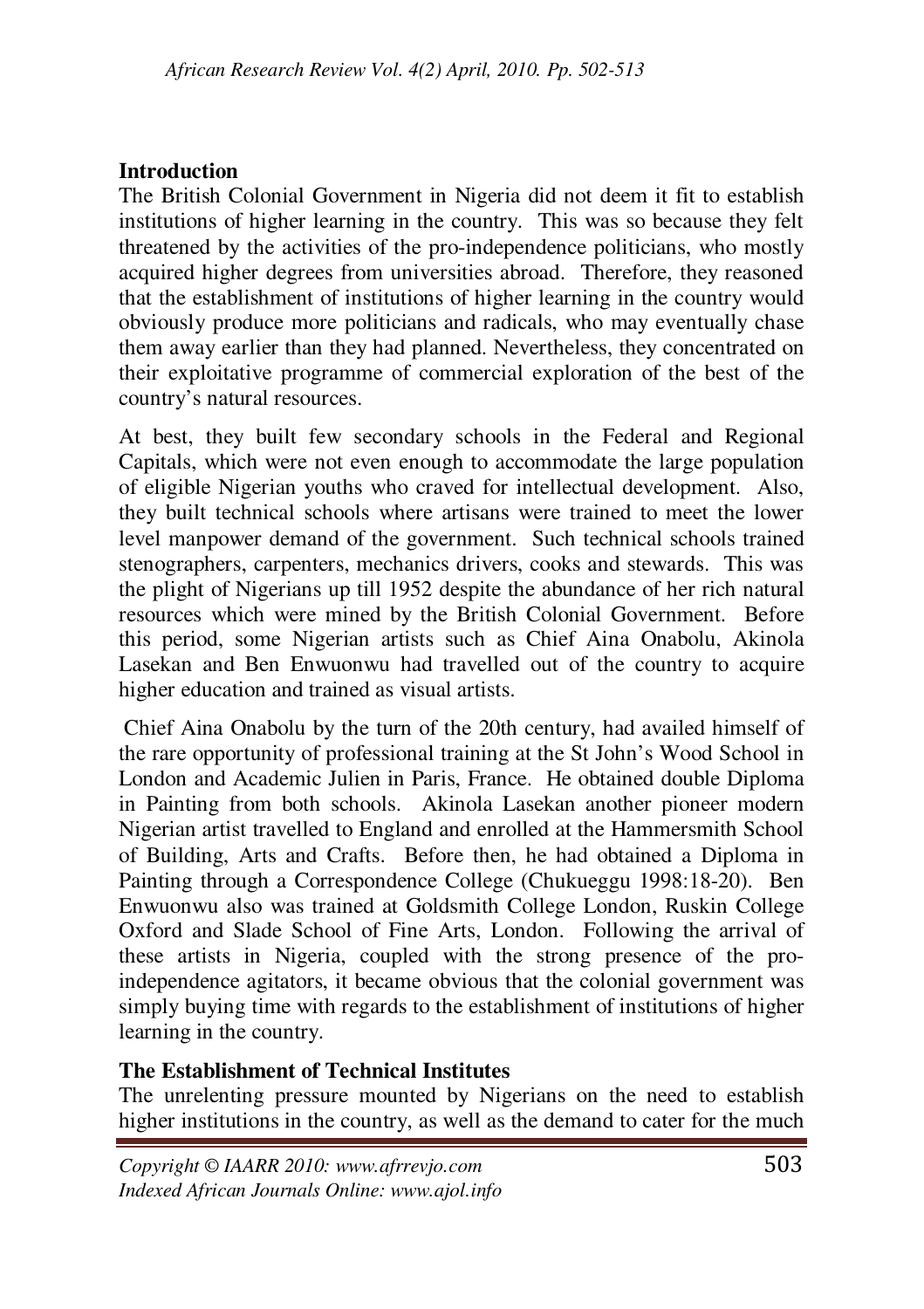needed middle level manpower of the colonial administration, forced the British colonial government to set-up a Higher Education Committee in 1950. They ignored the suggestions of the Nigerian elites for a broad-based committee, but rather went ahead to form a two-man panel headed by the then Principal of Chelsea Polytechnic in Britain – Dr. J.P. Harlow. The other member of the panel was the Chief Inspector of Technical Education in Nigeria Mr. W.H. Thorp, (NCAST Almanac 1958/59:1). No Nigerian was either appointed or co-opted, not even was any reference made to the Nigerian elite politicians or traditional rulers on the location of the College. The colonial government accepted the recommendations of the committee and appointed a member of the panel Dr. W.H. Thorp, as the first principal of the Nigerian College of Arts Science and Technology. The College had two campuses then referred to as the Ibadan and Zaria Branches.

In 1952, the College came into existence through the ordinance No. 12 of the Colonial Government Edit. The two College Branches were officially declared open on the  $27<sup>th</sup>$  of February 1954 by the Governor-General of Nigeria Sir J.J. Macpherson. He was supported by the then Central Minister of Education, Honourable Shettima Kashim. Consequently, the College commenced full academic activities same year with the admission of architecture students at Ibadan, while the teacher training students were sent to Zaria.

In 1955, the College introduced courses in Science and Intermediate Diploma in Fine Arts at the Ibadan branch. Another campus was later established at Enugu in the same 1955/56 academic year, this was to satisfy the agitation of the then Eastern Region led by Dr. Michael Okpara. Following this development, Architecture and Fine Arts Units that were formally operating in Ibadan were transferred to the Zaria Branch. This was the genesis of the Zaria Art School which pioneered art of education among higher institutions in Nigeria. The initial student intake into the Fine Arts programme was made up of eight students. Prominent among them were Solomon Wangboje (1931-1998) and Simon Okeke (1937-1969). Simon Okeke later in 1958, became the first president of the Zaria Art Society.

In 1957/58 academic year, the Fine Art Department was affiliated to two prominent Art Institutions based in Britain. They are, Slade School of Art and the Goldsmith School of Art. Both institutions were part of the University of London. Although, the Diploma programme in Fine Arts was for four academic years, the authorities of the Nigerian College of Arts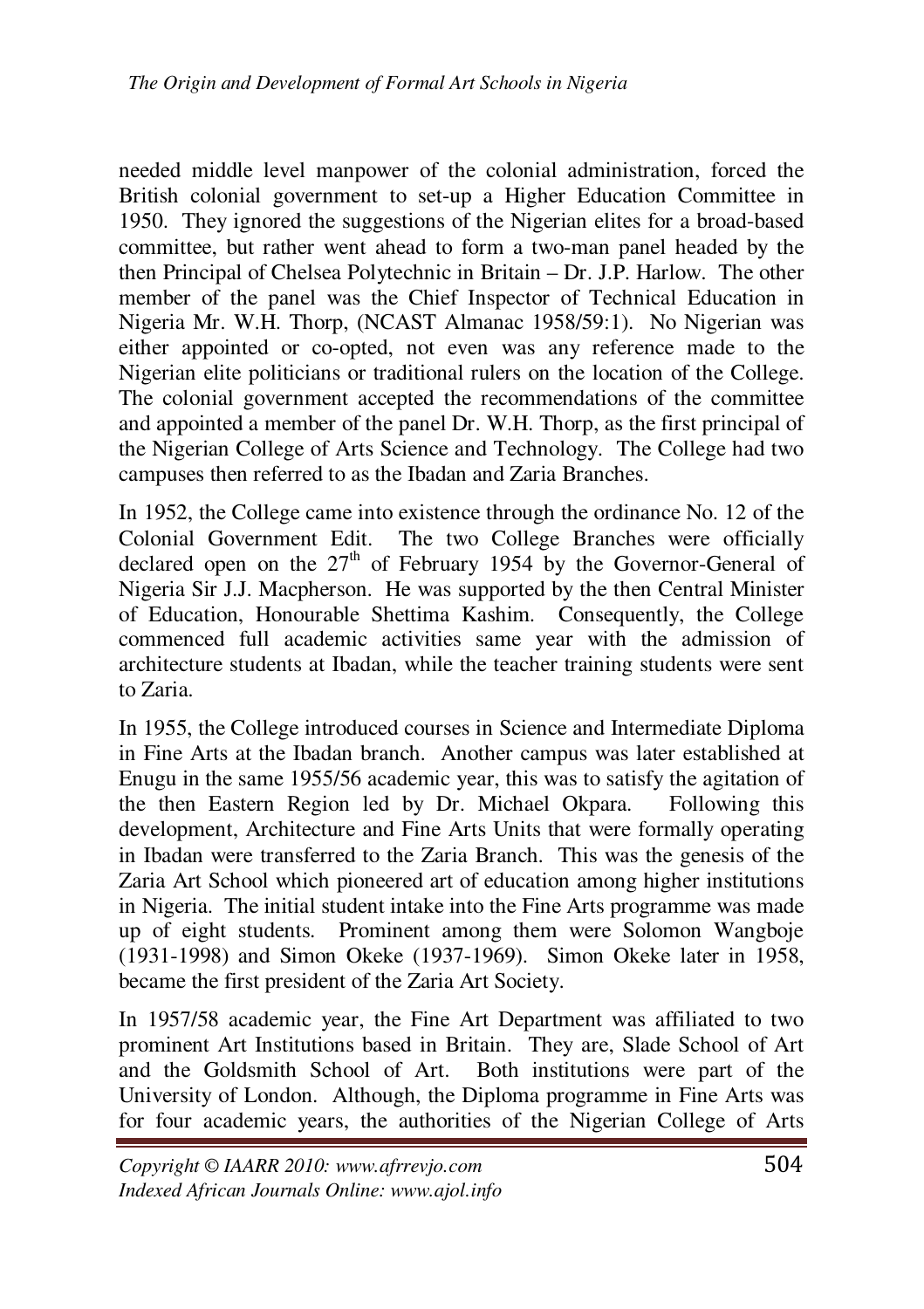Science and Technology failed to convert it to degree status. This was inspite of its affiliation to the University of London. The Colonial Government was not interested in developing high level manpower for the country. Their inability to convert to degree status was one of the reasons that caused the agitation which led to the formation of the Zaria Art Society in 1958.

In 1962, the Federal Government of Nigeria converted the Zaria College to a University. Its name was changed to Ahmadu Bello University, Zaria. The Department of Fine Arts then began to award degrees instead of diploma. Today, it offers degrees in various areas of specialization in Fine Arts as well as the Industrial Arts even up graduate level. In 1963, the Federal Government also converted all the diploma certificates in Fine Arts which were previously awarded by the defunct college to degree certificates.

The Zaria Art School has produced many world-class artists, academics and administrators. Most of these academics and administrators consequently pioneered the introduction of art in many of the Nigerian Universities, Polytechnics, Colleges of Education, Vocational Institutes and Secondary Schools. Some of the academics are Professors Adam Baikie and Solomon Wangboje who were at same time Vice-Chancellor and Deputy Vice-Chancellor of the University of Benin. Professor Baikie was also until recently the Vice-Chancellor of Nasarawa State University. Others are Professors Uche Okeke, Jimo Akolo, A. Fasuyi, Okechukwu Odita, S.A. Adetoro, Roland Abiodun, C.O. Adepegba, Benjo Igwilo, V.C. Amaefuna, P.S.O. Aremu, Chika Anikor, Chukwuanugo Okeke, to mention just a few. These great academics produced others who have continued to develop the modern Nigerian art in various institutions of higher learning across the world. There are also countless number of practicing artists in the country who directly or indirectly passed through these pioneers. Indeed, it will be difficult to exhaust here, the extent to which the graduates of the Zaria Art School have contributed to the development of art education in the country. Today, Nigerian artists are found among the political class, the Nigerian Armed Forces, the Diplomatic Service, the Organized Industries, the Media and indeed in every sphere of development in the country.

The next University to establish a Fine Arts Department was the University of Nigeria Nsukka. The founder of the University, the late Dr. Nnamdi Azikiwe, first President of the Federal Republic of Nigeria, had in 1960 intended to position the new institution as a centre of excellence. This was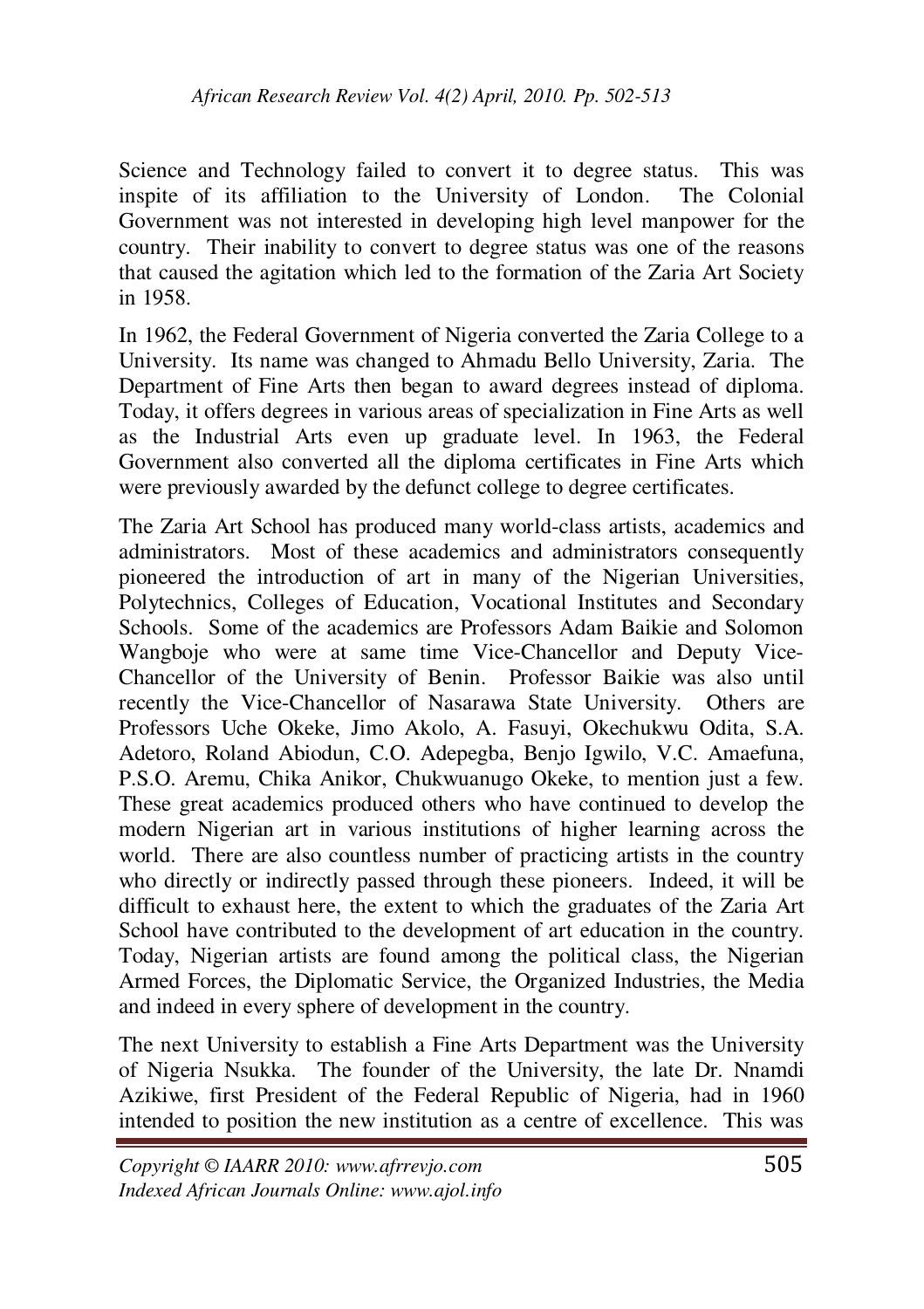why he adopted "to restore the dignity of man" as the University's official motto and vision statement. Fine Arts was included as a course of study in the institution's initial academic programmes in 1961. In order to realize his dream in the development of visual art in the institution, he employed the services of Akinola Lasekan, a first generation Nigerian painter, designer and cartoonist. The University also had exchange programme with the Department of Fine Art of the Michigan State University in the United States of America. Lasekan was therefore the coordinator of the new department at its inception. The first Head of the Fine Arts Department was Ms. Margaret Dunlap from the Michigan State University. She took over from Lasekan on arrival and thereafter influenced the course content of the department to be modelled after the art programme of the American institution. More foreign lecturers were subsequently recruited along with few Nigerian junior academics such as Okechukwu Odita.

Similar scenario as obtained at the Nigerian College of Arts Science and Technology, Zaria was replayed here at Nsukka, art was studied based on European academic realism. The Nigerian culture and tradition was completely neglected. This obviously was a complete deviation from the visions of the founding fathers of the institutions.

However, the outbreak of the Nigerian civil war destroyed whatever was achieved in the Art Department. At the end of the civil war, none of the pioneer foreign lecturers was interested in returning to the war-ravaged University. The post-war Vice-Chancellor Professor Hubert Kodilinye, who was faced with the challenges of reconstructing the academic programmes of the University, invited Uche Okeke then based in the United States of America to assist in the arduous task. The arrival of Uche Okeke in 1970 signalled a new beginning in the study and practice of Visual Art in Nigeria. He changed the name of the Department from Fine Arts to Fine and Applied Arts. New courses were introduced and art is study was based on Nigerian culture and tradition. Okeke (1993:37) summarizes the situation thus:

> At Nsukka the first University (established in 1960 and devastated during the civil war). Students and Faculty members reassembled in 1970. The three intervening years of the war had, as it were, reconditioned the thought process of the people, more so those from the Biafran enclave. The art programme at Nsukka was restructured to meet the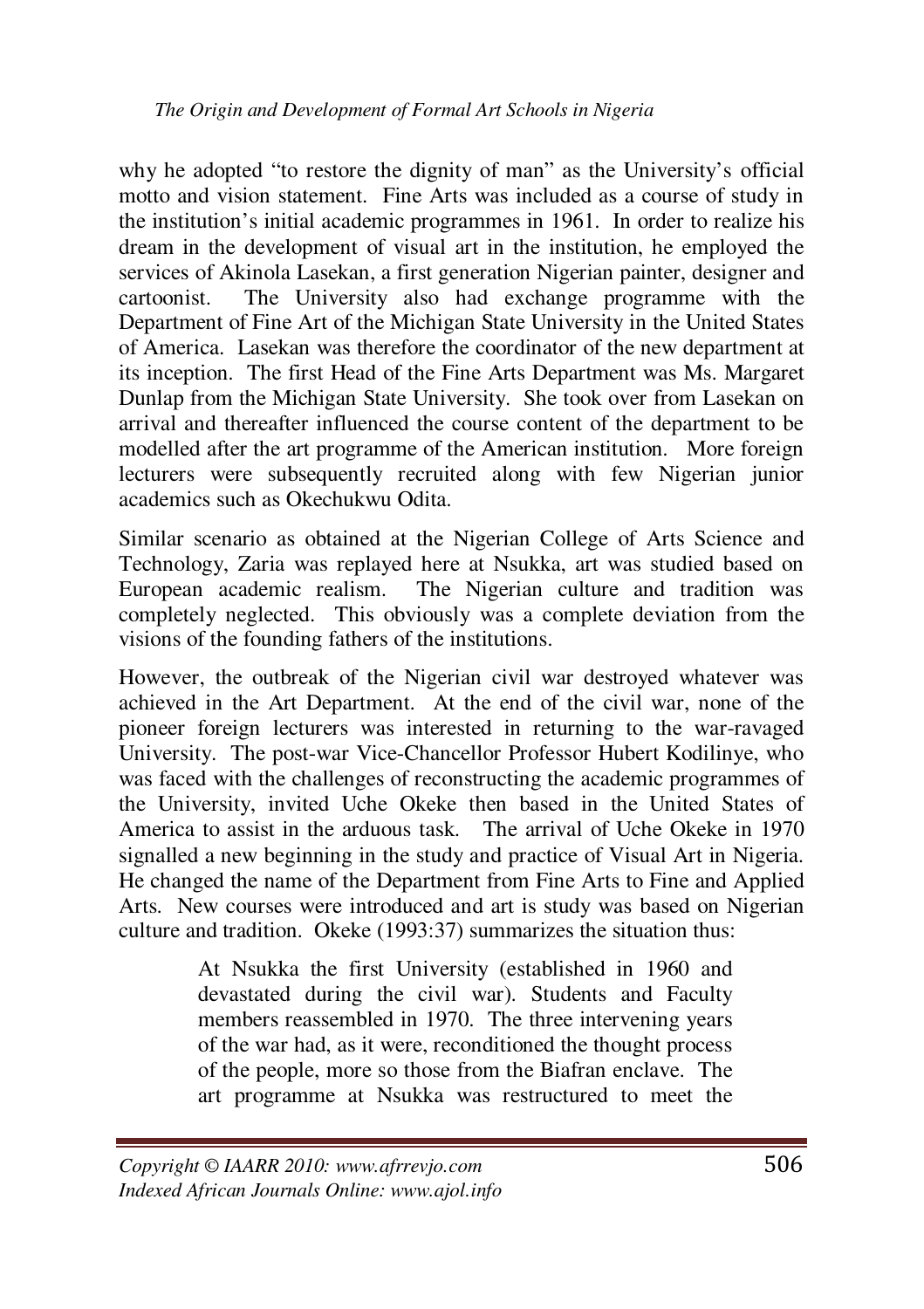demands of the new Nigerian society for an aesthetically satisfactory environment.

He argued that the form and content of the art programme of the post war University must reflect the concept of Nigerian culture and tradition. Today the artists produced by the University have pioneered the establishment of Art Departments in many Universities, Polytechnics, Colleges of Education and Secondary Schools in Nigeria. The Department has produced great artists in various fields of endavour in Nigeria and abroad. Thus visual art study and research have continued to develop to various amazing levels in the country. Prominent among the Nsukka products include, Professors Babatunde Lawal, Obiora Udechukwu and Ola Oloidi to mention just a few.

The Next University to offer art was the University of Ife (now Obafemi Awolowo University). The Institution started offering courses in Fine Arts in 1969. The art courses at that period, was meant to service the Faculties of Education and Arts. However, in 1973/74 academic year, it started to run full degree programmes under the Institute of African Studies. The programme was in 1970 transferred to the Faculty of Arts as a full department. The Department has produced world class academics and artists, (Lawal 1984:8-9). Professor Rom Kalilu, a former Deputy Vice-Chancellor of Ladoke Akintola University, Ogbomosho is a product of the Ife Art School. The University of Benin which was established soon after the Nigerian civil war also came up with an art programme. Like the pioneer Arts Schools, the Creative Arts Department of the University has also produced world class academics and practicing artists, they include, Professors Osa Egonwa and J.T. Agberia. Many of the former students of the Department have contributed immensely towards the development of art education in Nigeria.

In the field of technical art education at the middle level manpower, the Yaba College of Technology founded in 1954 pioneered this category in Nigeria. The College has also produced great talented artists whose art studios are scattered across the country. Many of their products are also found in industries and the institutions of higher learning in Nigeria and abroad. With the exception of the above mentioned pioneer art schools, many post-civil war Universities, Polytechnics and Colleges of Education have continued to introduce different kinds of art programmes. It is important to note that most of the pioneers of these art programmes are graduates of the Zaria Art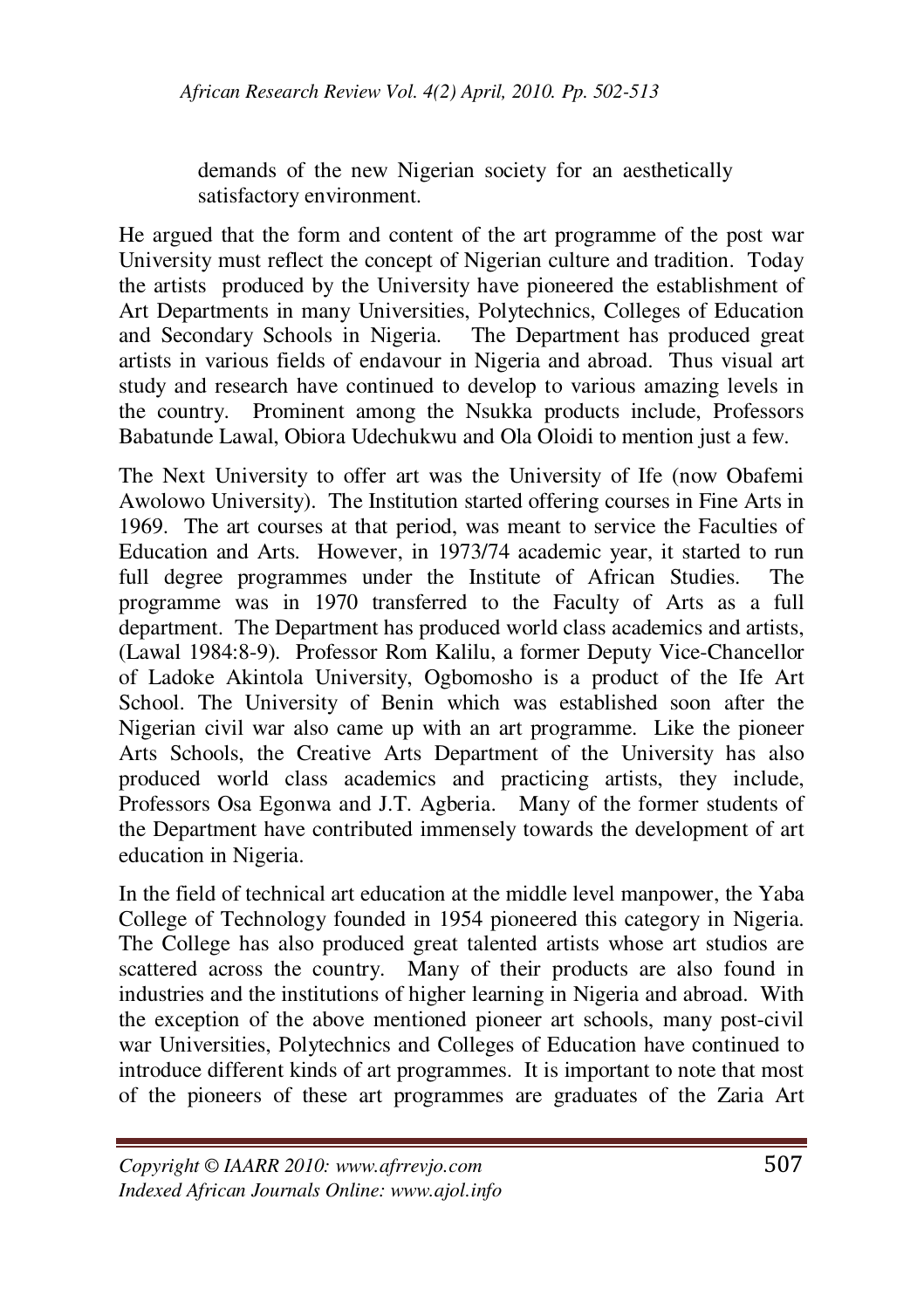School. Provided in the table below shows the names of the Institutions of higher learning in Nigeria that offer art in their programmes.

From the available records, there are twenty-one Universities, ten Polytechnics and forty-eight Colleges of Education that offer art, at various levels and areas of specialization in Nigeria. However, more institutions of higher learning have also commenced the process of introducing art in their programmes. Equally interesting, is the fact that many of the Art Departments in these institutions particularly the Universities are expanding rapidly with the introduction of certificate and post-graduate programmes. This has indeed given rise to hundreds of graduates in Art that are being turned out yearly by these institutions.

# **Conclusion**

Today, study of art in Nigeria is totally indigenous in course content, form and application. Infact, the environment where the art schools are located, have steadily gained upper hand in influencing their creative approach and orientation. This tendency has given rise to variety and multi-cultural approach in the artworks produced by Nigerian artists. Through this way, art study and practice based on the Nigerian multi-ethnic culture and tradition is gradually developed. For instance, artists who trained at the Zaria Art School or the Maiduguri Art School, have always demonstrated the Muslim influences and the Northern Nigerian culture in their paintings, textiles, graphics, sculptures and indeed all the seven studio areas of specialization. In the artists who trained at Nsukka, Ife, Benin and Abraka Art Schools, we have the manifestations of the Igbo, Yoruba, Edo and Urhobo cultural influences respectively. This is however, irrespective of the original cultural background of the artists. Chukueggu (1998:231) has it that this amazing development, no doubt has greatly projected the multi-ethnic cultural endowment of the country to the outside world. Today, artworks from Nigeria complete effectively with those from other parts of the world. The resultant effect is the establishment of Nigerian art shops in major world cities, International Airports and Hotels across Africa, Asia, America and Europe.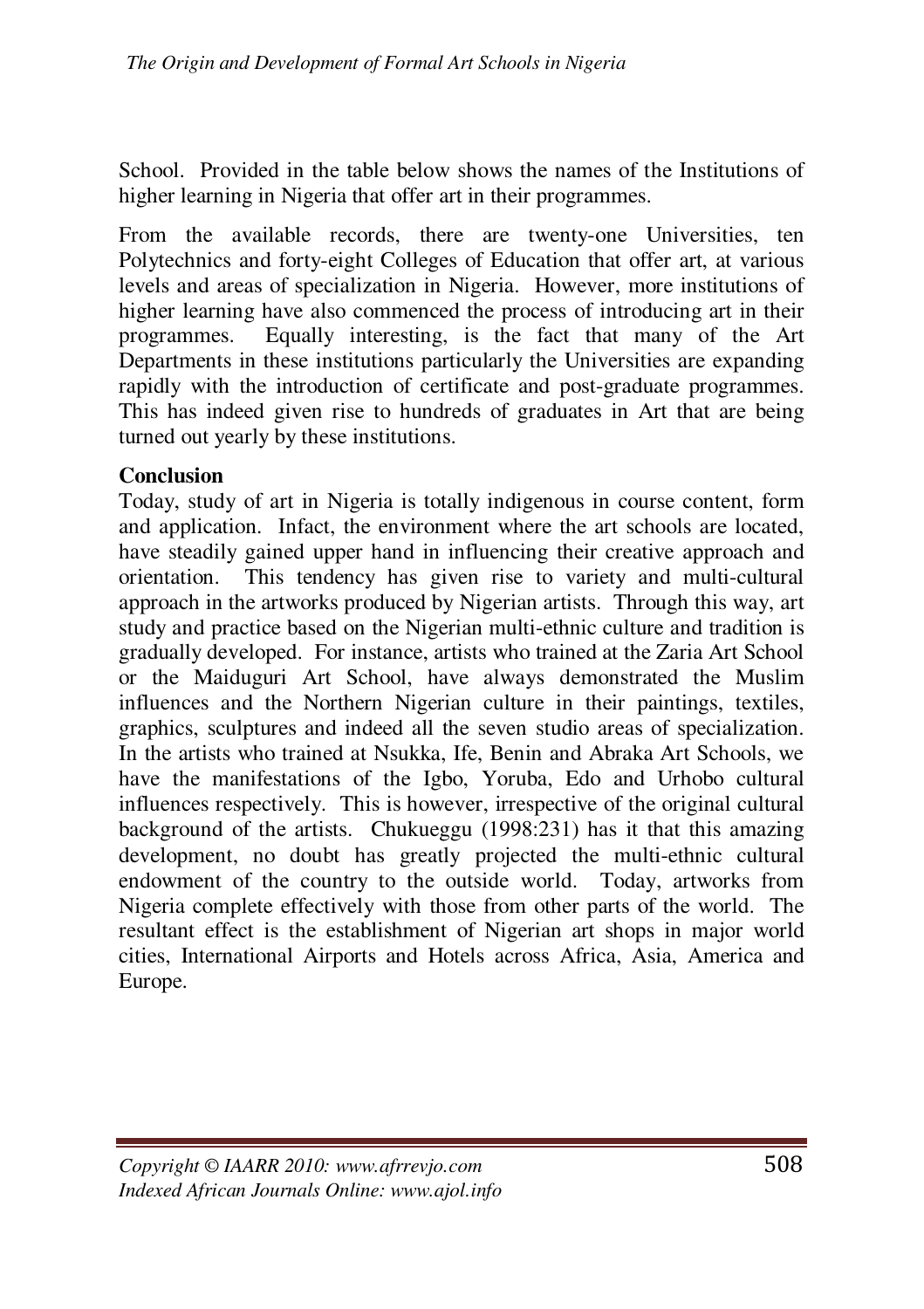# **References**

- Adepegba C.O. (1995). Nigerian Art: Its Traditions and Modern Tendencies. JODAD Publishers, Ibadan pp  $6 - 12$ .
- Aniakor C.C. (1991). Nsukka School: *A Creative Phenomenon*. Nsukka, pp 98.
- Chukueggu C.C. (1998). *Contemporary Nigerian Art and its classifications*. DELSU Publishers, Abraka. Pp 18 – 20.
- Jegede D. (1984). "*Problems in Nigerian Art Education*, *Pre-University Art*" Exhibition Catalogue, University of Lagos Press.
- Joint Admissions and Matriculation Board eBrochure Version 1.0, 2010.
- Lawal B.A. (1984). "The Ife Art School 1974 1984" in *Evolution in Nigerian Art Series* 2. NCAC Lagos, pp 8 -9.
- Nigerian College of Arts Science and Technology (NCAST) Calendar, 1958 – 2959.
- Okeke U. (1993). *Creative Conscience*. Asele Institute Press, Nimo, pp 37 38.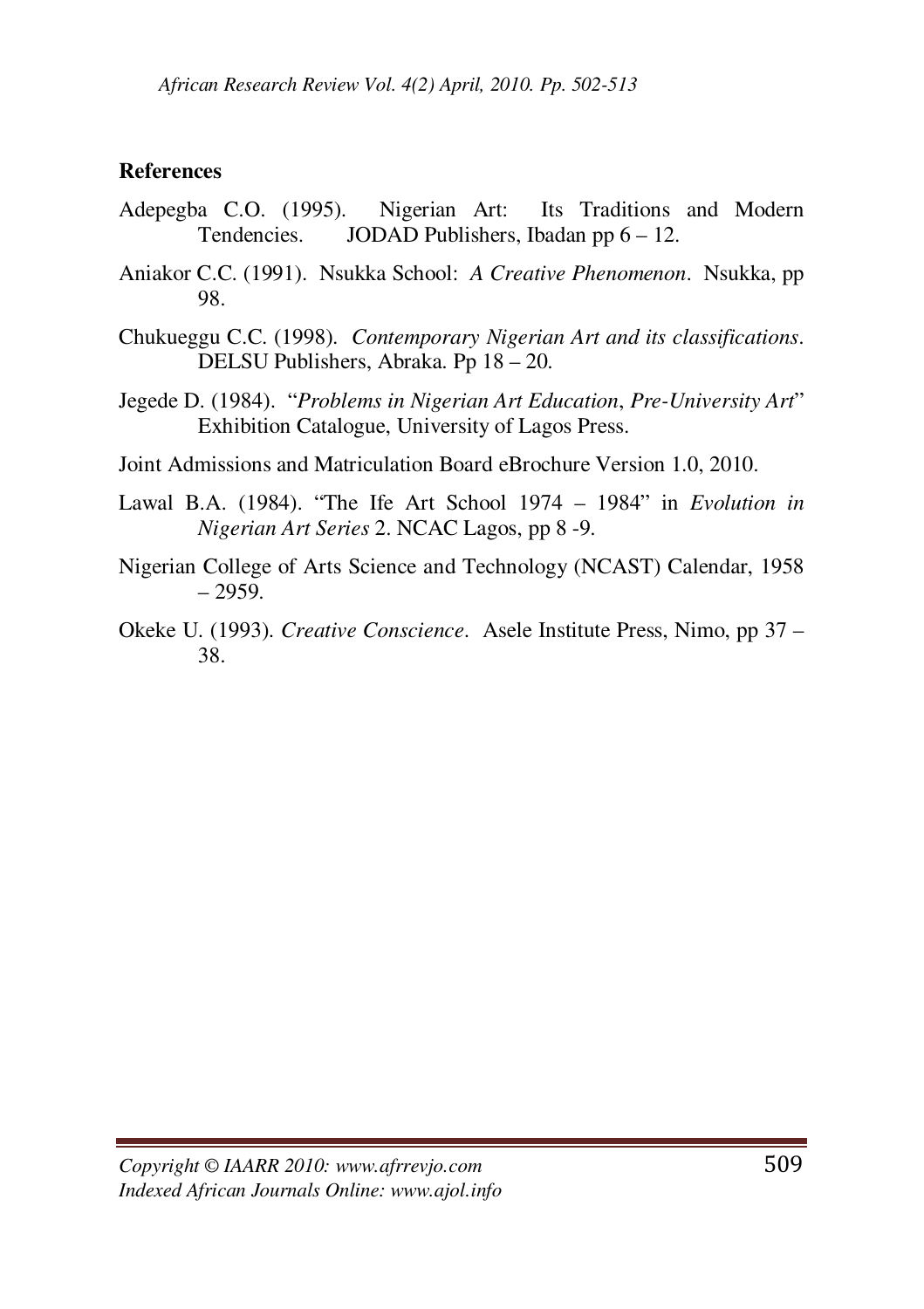| Nomenclature<br><b>First Degree</b><br>$\mathbf{1}$<br>Abia State University, Uturu<br>Fine and Applied Arts<br>$\overline{2}$ .<br>Abubakar Tafawa Balewa<br><b>Industrial Arts</b><br>First Degree and<br>Post Graduate<br>University, Bauchi<br><b>Creative Arts</b><br>3.<br>Adekunle Ajasin<br><b>First Degree</b><br>University Akengba-Akoko<br>Ahmadu Bello University,<br>Fine Arts, Industrial<br>First Degree and<br>4.<br>Post Graduate<br>Zaria<br>Design<br>Ambrose Alli University<br><b>Fine Arts</b><br>5.<br><b>First Degree</b><br>Ekpoma<br>Delta State University,<br>6.<br>Fine and Applied Arts<br>First Degree and<br>Abraka<br>Post Graduate<br>Federal University of<br>Fine and Industrial<br>Certificate, First Degree<br>7.<br>Technology Akure<br>and Post Graduate<br>Design<br>Federal University of<br><b>Industrial Design</b><br>8.<br><b>First Degree</b><br>Technology, Yola<br>Fine and Creative Arts<br>Imo State University, Owerri<br>9.<br>First Degree and<br>Post Graduate<br>Certificate, First Degree<br>Ladoke Akintola University,<br>Fine and Applied Arts<br>10<br>and Post Graduate<br>Ogbomosho<br>11.<br>Niger Delta University,<br>Fine Arts<br><b>First Degree</b><br>Wilberforce Island<br>12.<br>Nnamdi Azikiwe University,<br>Fine and Applied Arts<br>First Degree and<br>Post Graduate<br>Awka<br>13.<br>Olabisi Onabanjo University,<br>Fine and Applied Arts<br>First Degree and<br>Post Graduate<br>Ago-Iwoye<br>University of Benin, Benin<br>Creative Arts<br>14.<br>First Degree and<br>City<br>Post Graduate<br>University of Lagos, Akoka<br>15.<br><b>Creative Arts</b><br>First Degree and<br>Post Graduate<br>16.<br>University of Maiduguri,<br><b>Creative Arts</b><br>First Degree and<br>Maiduguri<br>Post Graduate<br>University of Nigeria,<br>17.<br>Fine and Applied Arts<br>First Degree and<br>Nsukka<br>Post Graduate<br>University of Port Harcourt,<br>Fine Arts and Design<br>18.<br>First Degree and<br>Port Harcourt<br>Post Graduate<br>Fine and Industrial<br>19.<br>University of Uyo, Uyo<br>First Degree and<br>Post Graduate<br>Arts<br>Rivers State University of<br>Fine and Applied Arts<br>20.<br><b>First Degree</b><br>Education, Rumuolumeni<br>Wukari Jubilee University,<br>Fine and Applied Arts<br><b>First Degree</b><br>21. | S/N | Name of University | Departmental | Degree Level |
|---------------------------------------------------------------------------------------------------------------------------------------------------------------------------------------------------------------------------------------------------------------------------------------------------------------------------------------------------------------------------------------------------------------------------------------------------------------------------------------------------------------------------------------------------------------------------------------------------------------------------------------------------------------------------------------------------------------------------------------------------------------------------------------------------------------------------------------------------------------------------------------------------------------------------------------------------------------------------------------------------------------------------------------------------------------------------------------------------------------------------------------------------------------------------------------------------------------------------------------------------------------------------------------------------------------------------------------------------------------------------------------------------------------------------------------------------------------------------------------------------------------------------------------------------------------------------------------------------------------------------------------------------------------------------------------------------------------------------------------------------------------------------------------------------------------------------------------------------------------------------------------------------------------------------------------------------------------------------------------------------------------------------------------------------------------------------------------------------------------------------------------------------------------------------------------------------------------------------------------------------------------------------------------------------------------------------------------|-----|--------------------|--------------|--------------|
|                                                                                                                                                                                                                                                                                                                                                                                                                                                                                                                                                                                                                                                                                                                                                                                                                                                                                                                                                                                                                                                                                                                                                                                                                                                                                                                                                                                                                                                                                                                                                                                                                                                                                                                                                                                                                                                                                                                                                                                                                                                                                                                                                                                                                                                                                                                                       |     |                    |              |              |
|                                                                                                                                                                                                                                                                                                                                                                                                                                                                                                                                                                                                                                                                                                                                                                                                                                                                                                                                                                                                                                                                                                                                                                                                                                                                                                                                                                                                                                                                                                                                                                                                                                                                                                                                                                                                                                                                                                                                                                                                                                                                                                                                                                                                                                                                                                                                       |     |                    |              |              |
|                                                                                                                                                                                                                                                                                                                                                                                                                                                                                                                                                                                                                                                                                                                                                                                                                                                                                                                                                                                                                                                                                                                                                                                                                                                                                                                                                                                                                                                                                                                                                                                                                                                                                                                                                                                                                                                                                                                                                                                                                                                                                                                                                                                                                                                                                                                                       |     |                    |              |              |
|                                                                                                                                                                                                                                                                                                                                                                                                                                                                                                                                                                                                                                                                                                                                                                                                                                                                                                                                                                                                                                                                                                                                                                                                                                                                                                                                                                                                                                                                                                                                                                                                                                                                                                                                                                                                                                                                                                                                                                                                                                                                                                                                                                                                                                                                                                                                       |     |                    |              |              |
|                                                                                                                                                                                                                                                                                                                                                                                                                                                                                                                                                                                                                                                                                                                                                                                                                                                                                                                                                                                                                                                                                                                                                                                                                                                                                                                                                                                                                                                                                                                                                                                                                                                                                                                                                                                                                                                                                                                                                                                                                                                                                                                                                                                                                                                                                                                                       |     |                    |              |              |
|                                                                                                                                                                                                                                                                                                                                                                                                                                                                                                                                                                                                                                                                                                                                                                                                                                                                                                                                                                                                                                                                                                                                                                                                                                                                                                                                                                                                                                                                                                                                                                                                                                                                                                                                                                                                                                                                                                                                                                                                                                                                                                                                                                                                                                                                                                                                       |     |                    |              |              |
|                                                                                                                                                                                                                                                                                                                                                                                                                                                                                                                                                                                                                                                                                                                                                                                                                                                                                                                                                                                                                                                                                                                                                                                                                                                                                                                                                                                                                                                                                                                                                                                                                                                                                                                                                                                                                                                                                                                                                                                                                                                                                                                                                                                                                                                                                                                                       |     |                    |              |              |
|                                                                                                                                                                                                                                                                                                                                                                                                                                                                                                                                                                                                                                                                                                                                                                                                                                                                                                                                                                                                                                                                                                                                                                                                                                                                                                                                                                                                                                                                                                                                                                                                                                                                                                                                                                                                                                                                                                                                                                                                                                                                                                                                                                                                                                                                                                                                       |     |                    |              |              |
|                                                                                                                                                                                                                                                                                                                                                                                                                                                                                                                                                                                                                                                                                                                                                                                                                                                                                                                                                                                                                                                                                                                                                                                                                                                                                                                                                                                                                                                                                                                                                                                                                                                                                                                                                                                                                                                                                                                                                                                                                                                                                                                                                                                                                                                                                                                                       |     |                    |              |              |
|                                                                                                                                                                                                                                                                                                                                                                                                                                                                                                                                                                                                                                                                                                                                                                                                                                                                                                                                                                                                                                                                                                                                                                                                                                                                                                                                                                                                                                                                                                                                                                                                                                                                                                                                                                                                                                                                                                                                                                                                                                                                                                                                                                                                                                                                                                                                       |     |                    |              |              |
|                                                                                                                                                                                                                                                                                                                                                                                                                                                                                                                                                                                                                                                                                                                                                                                                                                                                                                                                                                                                                                                                                                                                                                                                                                                                                                                                                                                                                                                                                                                                                                                                                                                                                                                                                                                                                                                                                                                                                                                                                                                                                                                                                                                                                                                                                                                                       |     |                    |              |              |
|                                                                                                                                                                                                                                                                                                                                                                                                                                                                                                                                                                                                                                                                                                                                                                                                                                                                                                                                                                                                                                                                                                                                                                                                                                                                                                                                                                                                                                                                                                                                                                                                                                                                                                                                                                                                                                                                                                                                                                                                                                                                                                                                                                                                                                                                                                                                       |     |                    |              |              |
|                                                                                                                                                                                                                                                                                                                                                                                                                                                                                                                                                                                                                                                                                                                                                                                                                                                                                                                                                                                                                                                                                                                                                                                                                                                                                                                                                                                                                                                                                                                                                                                                                                                                                                                                                                                                                                                                                                                                                                                                                                                                                                                                                                                                                                                                                                                                       |     |                    |              |              |
|                                                                                                                                                                                                                                                                                                                                                                                                                                                                                                                                                                                                                                                                                                                                                                                                                                                                                                                                                                                                                                                                                                                                                                                                                                                                                                                                                                                                                                                                                                                                                                                                                                                                                                                                                                                                                                                                                                                                                                                                                                                                                                                                                                                                                                                                                                                                       |     |                    |              |              |
|                                                                                                                                                                                                                                                                                                                                                                                                                                                                                                                                                                                                                                                                                                                                                                                                                                                                                                                                                                                                                                                                                                                                                                                                                                                                                                                                                                                                                                                                                                                                                                                                                                                                                                                                                                                                                                                                                                                                                                                                                                                                                                                                                                                                                                                                                                                                       |     |                    |              |              |
|                                                                                                                                                                                                                                                                                                                                                                                                                                                                                                                                                                                                                                                                                                                                                                                                                                                                                                                                                                                                                                                                                                                                                                                                                                                                                                                                                                                                                                                                                                                                                                                                                                                                                                                                                                                                                                                                                                                                                                                                                                                                                                                                                                                                                                                                                                                                       |     |                    |              |              |
|                                                                                                                                                                                                                                                                                                                                                                                                                                                                                                                                                                                                                                                                                                                                                                                                                                                                                                                                                                                                                                                                                                                                                                                                                                                                                                                                                                                                                                                                                                                                                                                                                                                                                                                                                                                                                                                                                                                                                                                                                                                                                                                                                                                                                                                                                                                                       |     |                    |              |              |
|                                                                                                                                                                                                                                                                                                                                                                                                                                                                                                                                                                                                                                                                                                                                                                                                                                                                                                                                                                                                                                                                                                                                                                                                                                                                                                                                                                                                                                                                                                                                                                                                                                                                                                                                                                                                                                                                                                                                                                                                                                                                                                                                                                                                                                                                                                                                       |     |                    |              |              |
|                                                                                                                                                                                                                                                                                                                                                                                                                                                                                                                                                                                                                                                                                                                                                                                                                                                                                                                                                                                                                                                                                                                                                                                                                                                                                                                                                                                                                                                                                                                                                                                                                                                                                                                                                                                                                                                                                                                                                                                                                                                                                                                                                                                                                                                                                                                                       |     |                    |              |              |
|                                                                                                                                                                                                                                                                                                                                                                                                                                                                                                                                                                                                                                                                                                                                                                                                                                                                                                                                                                                                                                                                                                                                                                                                                                                                                                                                                                                                                                                                                                                                                                                                                                                                                                                                                                                                                                                                                                                                                                                                                                                                                                                                                                                                                                                                                                                                       |     |                    |              |              |
|                                                                                                                                                                                                                                                                                                                                                                                                                                                                                                                                                                                                                                                                                                                                                                                                                                                                                                                                                                                                                                                                                                                                                                                                                                                                                                                                                                                                                                                                                                                                                                                                                                                                                                                                                                                                                                                                                                                                                                                                                                                                                                                                                                                                                                                                                                                                       |     |                    |              |              |
|                                                                                                                                                                                                                                                                                                                                                                                                                                                                                                                                                                                                                                                                                                                                                                                                                                                                                                                                                                                                                                                                                                                                                                                                                                                                                                                                                                                                                                                                                                                                                                                                                                                                                                                                                                                                                                                                                                                                                                                                                                                                                                                                                                                                                                                                                                                                       |     |                    |              |              |
|                                                                                                                                                                                                                                                                                                                                                                                                                                                                                                                                                                                                                                                                                                                                                                                                                                                                                                                                                                                                                                                                                                                                                                                                                                                                                                                                                                                                                                                                                                                                                                                                                                                                                                                                                                                                                                                                                                                                                                                                                                                                                                                                                                                                                                                                                                                                       |     |                    |              |              |
|                                                                                                                                                                                                                                                                                                                                                                                                                                                                                                                                                                                                                                                                                                                                                                                                                                                                                                                                                                                                                                                                                                                                                                                                                                                                                                                                                                                                                                                                                                                                                                                                                                                                                                                                                                                                                                                                                                                                                                                                                                                                                                                                                                                                                                                                                                                                       |     |                    |              |              |
|                                                                                                                                                                                                                                                                                                                                                                                                                                                                                                                                                                                                                                                                                                                                                                                                                                                                                                                                                                                                                                                                                                                                                                                                                                                                                                                                                                                                                                                                                                                                                                                                                                                                                                                                                                                                                                                                                                                                                                                                                                                                                                                                                                                                                                                                                                                                       |     |                    |              |              |
|                                                                                                                                                                                                                                                                                                                                                                                                                                                                                                                                                                                                                                                                                                                                                                                                                                                                                                                                                                                                                                                                                                                                                                                                                                                                                                                                                                                                                                                                                                                                                                                                                                                                                                                                                                                                                                                                                                                                                                                                                                                                                                                                                                                                                                                                                                                                       |     |                    |              |              |
|                                                                                                                                                                                                                                                                                                                                                                                                                                                                                                                                                                                                                                                                                                                                                                                                                                                                                                                                                                                                                                                                                                                                                                                                                                                                                                                                                                                                                                                                                                                                                                                                                                                                                                                                                                                                                                                                                                                                                                                                                                                                                                                                                                                                                                                                                                                                       |     |                    |              |              |
|                                                                                                                                                                                                                                                                                                                                                                                                                                                                                                                                                                                                                                                                                                                                                                                                                                                                                                                                                                                                                                                                                                                                                                                                                                                                                                                                                                                                                                                                                                                                                                                                                                                                                                                                                                                                                                                                                                                                                                                                                                                                                                                                                                                                                                                                                                                                       |     |                    |              |              |
|                                                                                                                                                                                                                                                                                                                                                                                                                                                                                                                                                                                                                                                                                                                                                                                                                                                                                                                                                                                                                                                                                                                                                                                                                                                                                                                                                                                                                                                                                                                                                                                                                                                                                                                                                                                                                                                                                                                                                                                                                                                                                                                                                                                                                                                                                                                                       |     |                    |              |              |
|                                                                                                                                                                                                                                                                                                                                                                                                                                                                                                                                                                                                                                                                                                                                                                                                                                                                                                                                                                                                                                                                                                                                                                                                                                                                                                                                                                                                                                                                                                                                                                                                                                                                                                                                                                                                                                                                                                                                                                                                                                                                                                                                                                                                                                                                                                                                       |     |                    |              |              |
|                                                                                                                                                                                                                                                                                                                                                                                                                                                                                                                                                                                                                                                                                                                                                                                                                                                                                                                                                                                                                                                                                                                                                                                                                                                                                                                                                                                                                                                                                                                                                                                                                                                                                                                                                                                                                                                                                                                                                                                                                                                                                                                                                                                                                                                                                                                                       |     |                    |              |              |
|                                                                                                                                                                                                                                                                                                                                                                                                                                                                                                                                                                                                                                                                                                                                                                                                                                                                                                                                                                                                                                                                                                                                                                                                                                                                                                                                                                                                                                                                                                                                                                                                                                                                                                                                                                                                                                                                                                                                                                                                                                                                                                                                                                                                                                                                                                                                       |     |                    |              |              |
|                                                                                                                                                                                                                                                                                                                                                                                                                                                                                                                                                                                                                                                                                                                                                                                                                                                                                                                                                                                                                                                                                                                                                                                                                                                                                                                                                                                                                                                                                                                                                                                                                                                                                                                                                                                                                                                                                                                                                                                                                                                                                                                                                                                                                                                                                                                                       |     |                    |              |              |
|                                                                                                                                                                                                                                                                                                                                                                                                                                                                                                                                                                                                                                                                                                                                                                                                                                                                                                                                                                                                                                                                                                                                                                                                                                                                                                                                                                                                                                                                                                                                                                                                                                                                                                                                                                                                                                                                                                                                                                                                                                                                                                                                                                                                                                                                                                                                       |     |                    |              |              |
|                                                                                                                                                                                                                                                                                                                                                                                                                                                                                                                                                                                                                                                                                                                                                                                                                                                                                                                                                                                                                                                                                                                                                                                                                                                                                                                                                                                                                                                                                                                                                                                                                                                                                                                                                                                                                                                                                                                                                                                                                                                                                                                                                                                                                                                                                                                                       |     |                    |              |              |
|                                                                                                                                                                                                                                                                                                                                                                                                                                                                                                                                                                                                                                                                                                                                                                                                                                                                                                                                                                                                                                                                                                                                                                                                                                                                                                                                                                                                                                                                                                                                                                                                                                                                                                                                                                                                                                                                                                                                                                                                                                                                                                                                                                                                                                                                                                                                       |     |                    |              |              |
|                                                                                                                                                                                                                                                                                                                                                                                                                                                                                                                                                                                                                                                                                                                                                                                                                                                                                                                                                                                                                                                                                                                                                                                                                                                                                                                                                                                                                                                                                                                                                                                                                                                                                                                                                                                                                                                                                                                                                                                                                                                                                                                                                                                                                                                                                                                                       |     |                    |              |              |
|                                                                                                                                                                                                                                                                                                                                                                                                                                                                                                                                                                                                                                                                                                                                                                                                                                                                                                                                                                                                                                                                                                                                                                                                                                                                                                                                                                                                                                                                                                                                                                                                                                                                                                                                                                                                                                                                                                                                                                                                                                                                                                                                                                                                                                                                                                                                       |     |                    |              |              |
|                                                                                                                                                                                                                                                                                                                                                                                                                                                                                                                                                                                                                                                                                                                                                                                                                                                                                                                                                                                                                                                                                                                                                                                                                                                                                                                                                                                                                                                                                                                                                                                                                                                                                                                                                                                                                                                                                                                                                                                                                                                                                                                                                                                                                                                                                                                                       |     |                    |              |              |
|                                                                                                                                                                                                                                                                                                                                                                                                                                                                                                                                                                                                                                                                                                                                                                                                                                                                                                                                                                                                                                                                                                                                                                                                                                                                                                                                                                                                                                                                                                                                                                                                                                                                                                                                                                                                                                                                                                                                                                                                                                                                                                                                                                                                                                                                                                                                       |     |                    |              |              |
|                                                                                                                                                                                                                                                                                                                                                                                                                                                                                                                                                                                                                                                                                                                                                                                                                                                                                                                                                                                                                                                                                                                                                                                                                                                                                                                                                                                                                                                                                                                                                                                                                                                                                                                                                                                                                                                                                                                                                                                                                                                                                                                                                                                                                                                                                                                                       |     | Wukari             |              |              |

Table 1: Universities that Offer Art Programmes in Nigeria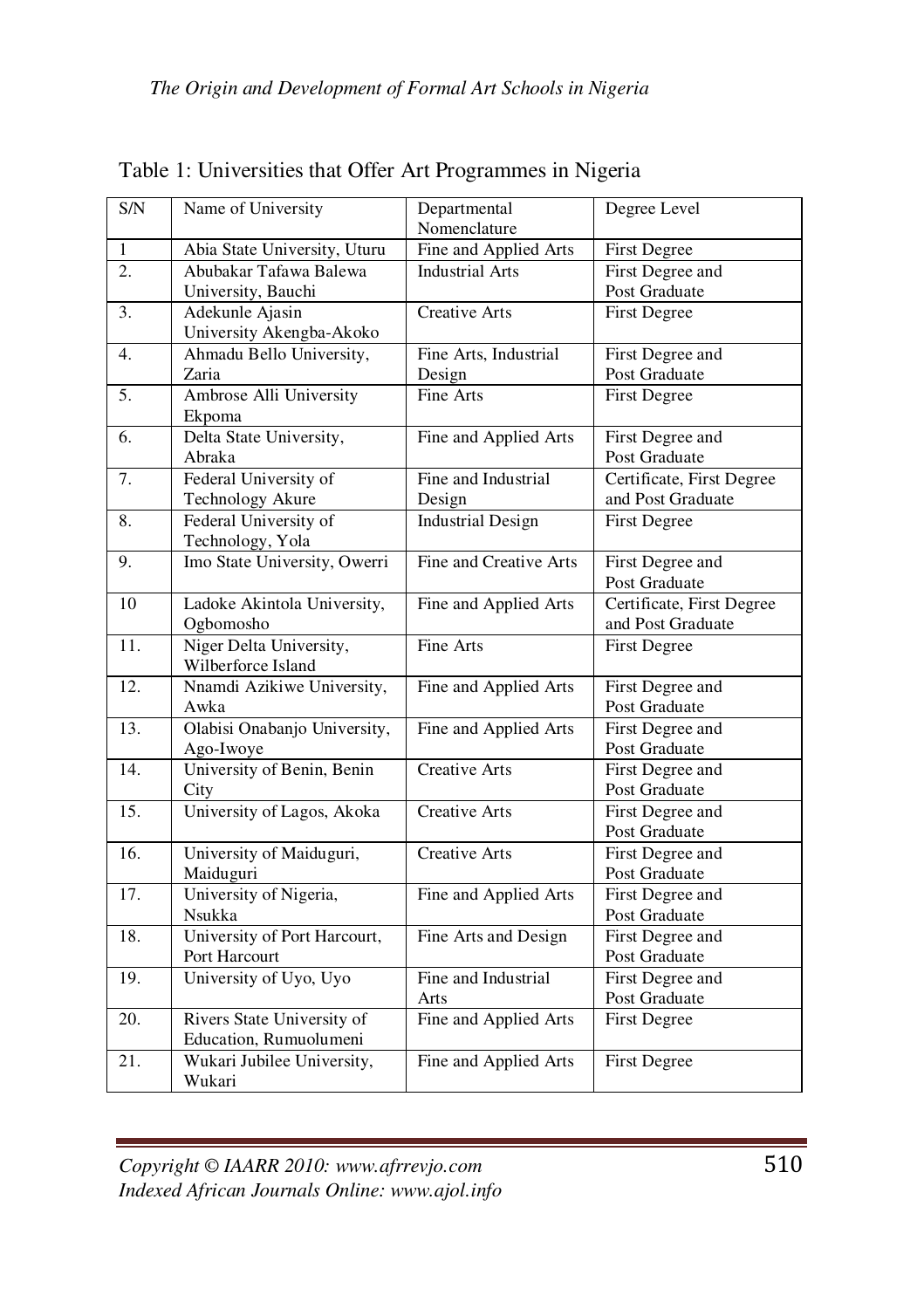| S/             | Name of Polytechnic             | Departmental             | Certificate/ |
|----------------|---------------------------------|--------------------------|--------------|
| N              |                                 | Nomenclature             | Diploma      |
|                |                                 |                          | level        |
| $\mathbf{1}$ . | Abdul-Gasua Polytechnic, Talata | Fine and Applied Arts    | OND, HND     |
|                | Mafara, Zamfara                 |                          |              |
| 2.             | Auchi Polytechnic, Auchi        | General Arts             | OND,         |
|                |                                 |                          | HND, NCE     |
| 3.             | Benue State Polytechnic,        | Fine and Applied Arts    | OND,         |
|                | Ugbokolo                        |                          | HND.         |
| 4.             | Federal Polytechnic, Oko        | Fine and Applied Arts    | OND, HND     |
| 5.             | Institute of Management and     | Fine Arts                | OND,         |
|                | Technology, Enugu               |                          | NCE, HND     |
| 6.             | Kaduna Polytechnic, Kaduna      | Fine                     | OND,         |
|                |                                 |                          | HND, NCE     |
| 7.             | Kogi State Polytechnic, Lokoja  | Fine Arts and Industrial | OND, HND     |
|                |                                 | Design                   |              |
| 8.             | Lagos State Polytechnic, Ikeja  | Fine Arts                | OND, HND     |
| 9.             | The Polytechnic Ibadan, Ibadan  | Fine Arts                | OND, HND     |
| 10.            | Yaba College of Technology      | Fine Arts, Industrial    | OND, HND     |
|                |                                 | Design                   |              |

Table 2: Polytechnics that Offer Art Programmes in Nigeria

*\*source – Joint Admissions and Matriculation Board UTME Brochure, Version 1.0, 2010* 

Table 3: Colleges of Education that Offer Art Programmes in Nigeria

| S/ | Name of College of          | Department/Course     | Certificate |
|----|-----------------------------|-----------------------|-------------|
| N  | Education                   | Status                | Level       |
| 1. | Adeniran Ogunsanya          | Fine and Applied Arts | <b>NCE</b>  |
|    | College of Education, Ijani | (Double Major)        |             |
|    | kin                         |                       |             |
| 2. | Adeyemi College of          | Fine and Applied Arts | <b>NCE</b>  |
|    | Education, Ondo             | (Double Major)        |             |
| 3. | Alvan Ikoku College of      | Fine and Applied Arts | <b>NCE</b>  |
|    | Education, Owerri           | (Double Major)        |             |
| 4. | College of Education        | Fine and Applied Arts | <b>NCE</b>  |
|    | Akwanga                     | (Double Major)        |             |
| 5. | College of Education Ankpa  | Fine and Applied Arts | <b>NCE</b>  |
|    |                             | (Double Major)        |             |
| 6. | College of Education        | Fine and Applied Arts | <b>NCE</b>  |
|    | Katsina – Ala               | (Double Major)        |             |
| 7. | College of Education, Agbor | Fine and Applied Arts | <b>NCE</b>  |
|    |                             | (Double Major)        |             |
| 8. | College of Education,       | Fine and Applied Arts | <b>NCE</b>  |
|    | Akamkpa                     | (Double Major)        |             |
| 9. | College of Education, Azare | Fine and Applied Arts | <b>NCE</b>  |

*Copyright © IAARR 2010: www.afrrevjo.com* 511 *Indexed African Journals Online: www.ajol.info*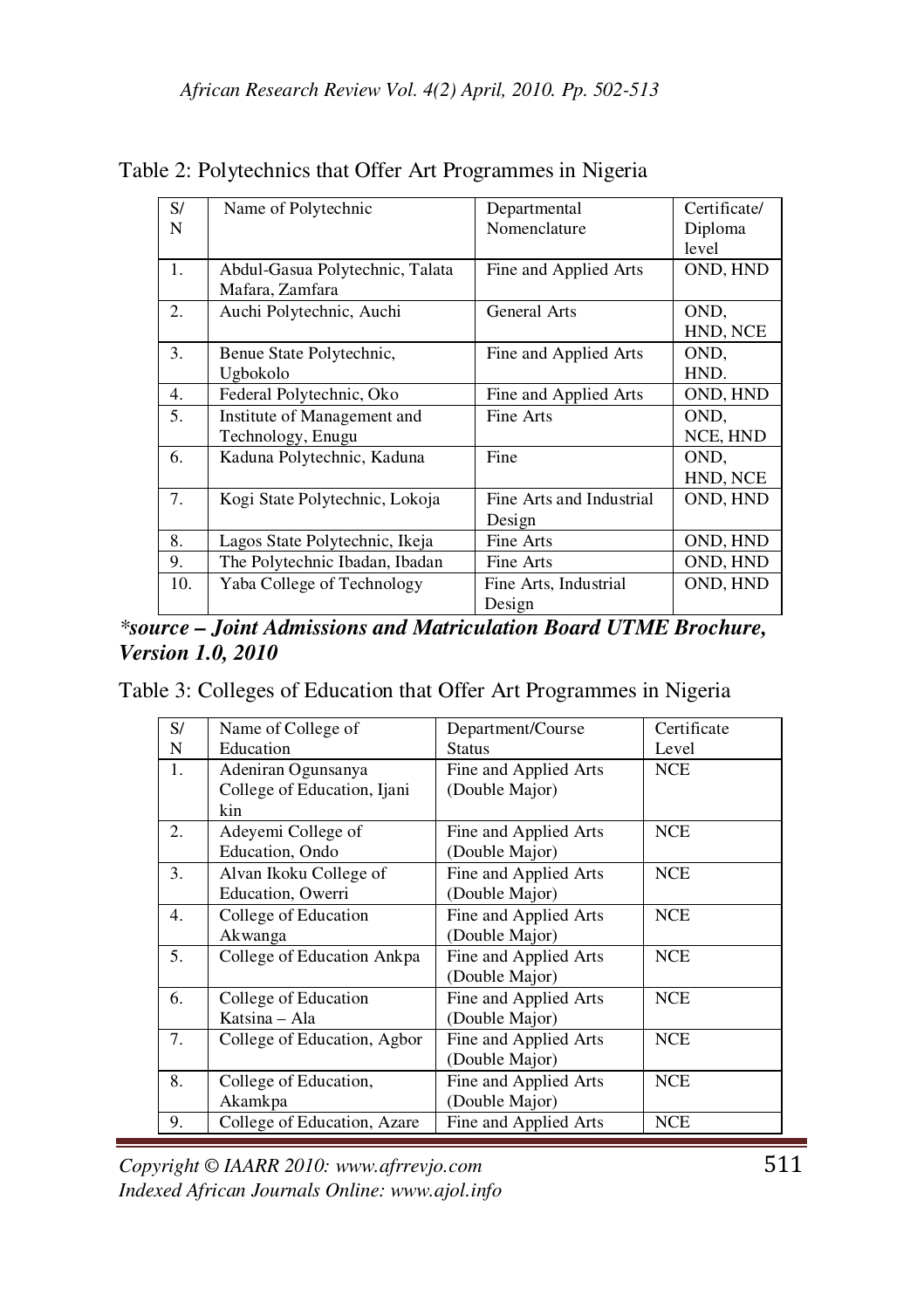|                   |                                     | (Double Major)                          |            |
|-------------------|-------------------------------------|-----------------------------------------|------------|
| 10.               | College of Education,               | Fine and Applied Arts                   | <b>NCE</b> |
|                   | Ekiadolo                            | (Double Major)                          |            |
| 11.               | College of Education,               | Fine and Applied Arts                   | <b>NCE</b> |
|                   | Gashua                              | (Double Major)                          |            |
| 12                | College of Education,               | Fine and Applied Arts                   | <b>NCE</b> |
|                   | Gindiri                             | (Double Major)                          |            |
| 13.               | College of Education, Hong          | Fine and Applied Arts                   | <b>NCE</b> |
|                   |                                     | (Double Major)                          |            |
| 14.               | College of Education, Ikere-        | Fine and Applied Arts                   | <b>NCE</b> |
|                   | Ekiti                               | (Double Major)                          |            |
| 15.               | College of Education, Ilesha        | Fine and Applied Arts                   | <b>NCE</b> |
|                   |                                     | (Double Major)                          |            |
| 16.               | College of Education, Ilorin        | Fine and Applied Arts                   | <b>NCE</b> |
|                   |                                     | (Double Major)                          |            |
| $\overline{17}$ . | College of Education,               | Fine and Applied Arts                   | <b>NCE</b> |
|                   | Jalingo                             | (Double Major)                          |            |
| 18.               | College of Education,               | Fine and Applied Arts                   | <b>NCE</b> |
|                   | Kafanchan                           | (Double Major)                          |            |
| 19.               | College of Education,               | Fine and Applied Arts                   | <b>NCE</b> |
|                   | Minna                               | (Double Major)                          |            |
| 20.               | College of Education, Oju           | Fine and Applied Arts                   | <b>NCE</b> |
| 21.               | Otukpo<br>College of Education, Oro | (Double Major)<br>Fine and Applied Arts | <b>NCE</b> |
|                   |                                     | (Double Major)                          |            |
| 22.               | College of Education, Warri         | Fine and Applied Arts                   | <b>NCE</b> |
|                   |                                     | (Double Major)                          |            |
| 23.               | College of Education, Zuba          | Fine and Applied Arts                   | <b>NCE</b> |
|                   | FTC.                                | (Double Major)                          |            |
| 24.               | Federal College of                  | Fine and Applied Arts                   | <b>NCE</b> |
|                   | Education Technical, Akoka          | (Double Major)                          |            |
| 25.               | Federal College of                  | Fine and Applied Arts                   | <b>NCE</b> |
|                   | Education Technical, Asaba          | (Double Major)                          |            |
| 26.               | Federal College of                  | Fine and Applied Arts                   | <b>NCE</b> |
|                   | Education Technical, Eha-           | (Double Major)                          |            |
|                   | Anufu                               |                                         |            |
| 27.               | Federal College of                  | Fine and Applied Arts                   | <b>NCE</b> |
|                   | <b>Education Technical,</b>         | (Double Major)                          |            |
|                   | Omoku                               |                                         |            |
| 28.               | Federal College of                  | Fine and Applied Arts                   | <b>NCE</b> |
|                   | <b>Education Technical,</b>         | (Double Major)                          |            |
|                   | Potiskum                            |                                         |            |
| 29.               | Federal College of                  | Fine and Applied Arts                   | NCE        |
|                   | <b>Education Technical,</b>         | (Double Major)                          |            |
|                   | Umunze                              |                                         |            |
| 30.               | Federal College of                  | Fine and Applied Arts                   | <b>NCE</b> |
|                   | Education, Abeokwuta                | (Double Major)                          |            |

*The Origin and Development of Formal Art Schools in Nigeria*

*Copyright © IAARR 2010: www.afrrevjo.com* 512 *Indexed African Journals Online: www.ajol.info*